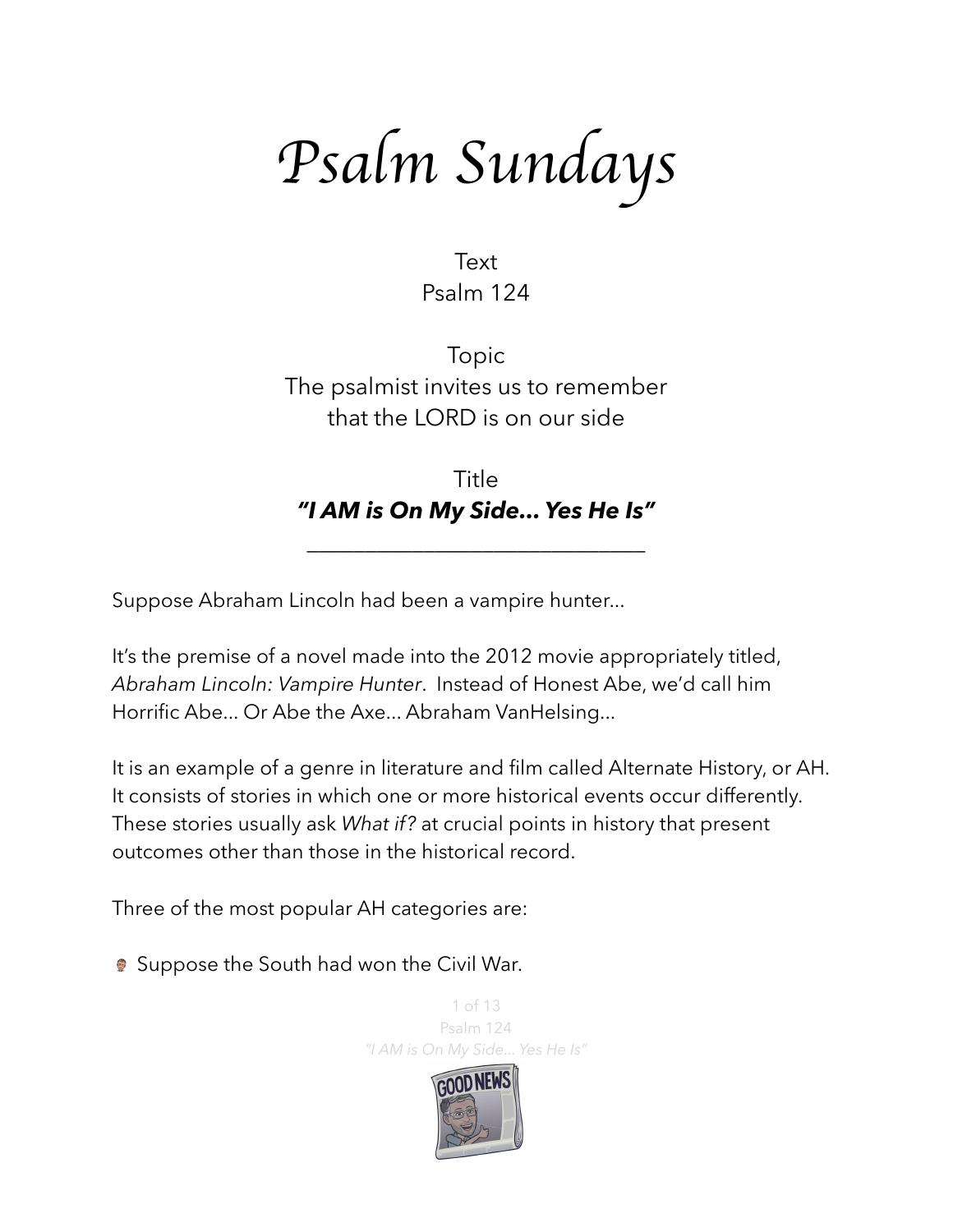- **Suppose the Axis powers had won World War II.**
- **Suppose JFK had not been assassinated.**

Former House Speaker [Newt Gingrich](https://en.wikipedia.org/wiki/Newt_Gingrich) and [William R. Forstchen](https://en.wikipedia.org/wiki/William_R._Forstchen) have written a novel, *[1945](https://en.wikipedia.org/wiki/1945_(Gingrich_novel))*, in which the US defeated [Japan](https://en.wikipedia.org/wiki/Empire_of_Japan) but not [Germany](https://en.wikipedia.org/wiki/Nazi_Germany) in World War II, resulting in a Cold War with Germany rather than the Soviet Union.

Most long-running TV shows feature an AH episode. You fans of Star Trek will remember the *Next Generation* episode in which Picard was *not* stabbed in the heart as a cadet.

The change led to him becoming an unimpressive crew member rather than one of the great captains of the Enterprise.

Hulu has optioned the rights to Curtis Sittenfeld's Alternative History book "Rodham," which takes place in a world in which Hillary Rodham never married Bill Clinton.

*It's a Wonderful Life* is AH - Suppose George Bailey had never been born.

Psalm 124 is definitely *not* Alternate History; **but it does ask us to "suppose."**

In the opening verses, we read, "If it had not been the LORD who was on our side," Let Israel now say - "If it had not been the LORD who was on our side..."

Another translation, the NIrV, puts it this way: "Suppose the LORD had not been on our side.

Suppose the LORD had not been on our side when our enemies attacked us.

Suppose he had not been on our side when their anger blazed out against us."



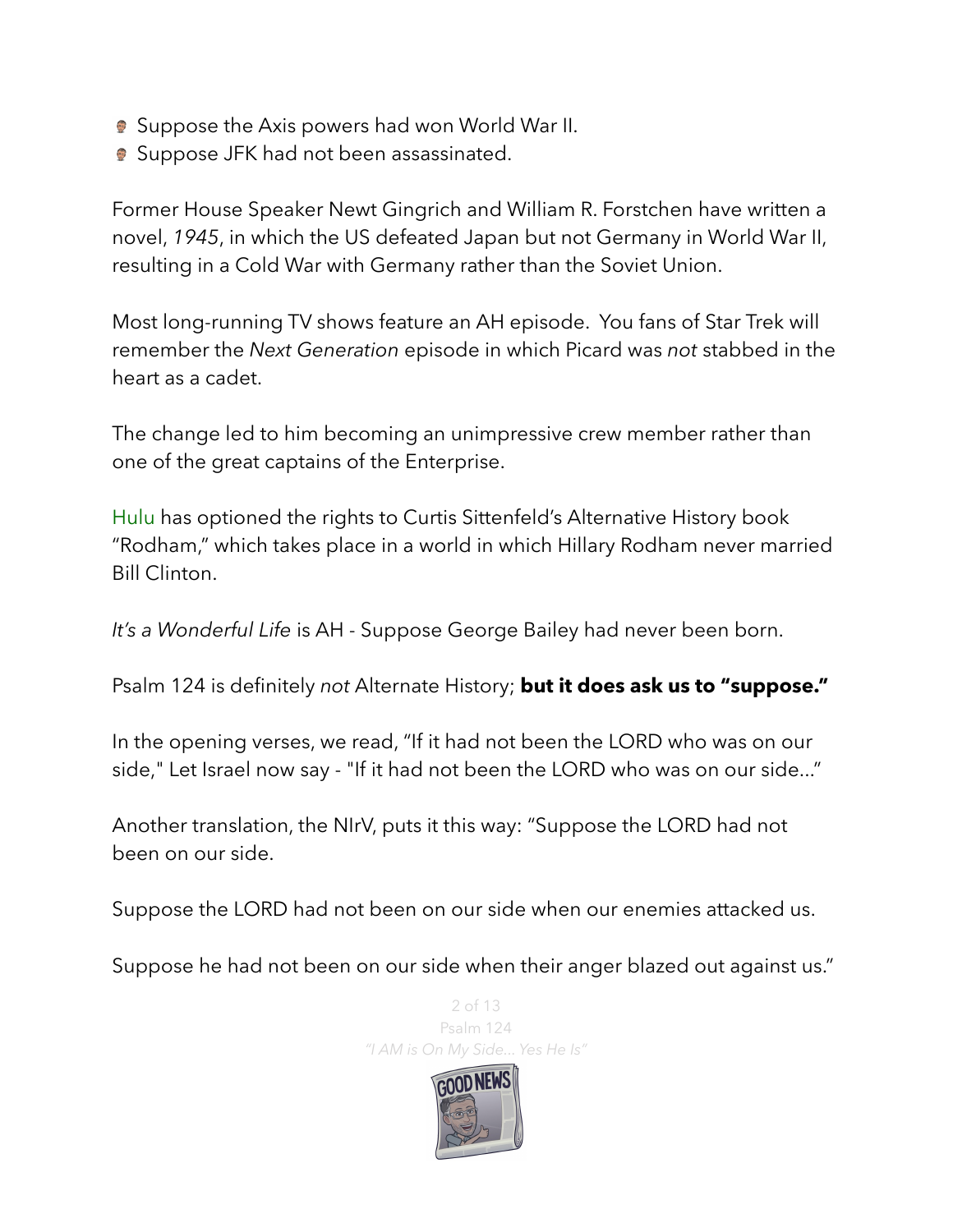Israel's national history is full with events in which they would have been eradicated but for the LORD being "on [their] side."

While they were subjects of the Persian empire, wicked Haman proposed a day upon which all the Jews would be murdered. The Book of Esther records the miraculous "on our side" of the LORD to protect and preserve His chosen ones. Esther, a Jew, had become Queen at just the right moment in history to be used to save the Jews.

Jesus "on our side" is something we, too, enjoy, along with the protection and preservation it affords.

- **Jesus sweetly promises believers, "Lo, I am with you always, even to the end** of the age" (Matthew 28:20).
- **The apostle Paul wonderfully exclaimed, "If God is for us, who can be against** us?" (Romans 8:31).

We'll explore this as we work through the verses.

I'll organize my comments around two points: **#1 Jesus Is On Your Side In Your Troubles,** and **#2 Jesus Is On Your Side To Triumph Over Your Troubles.** 

## **#1 - Jesus Is On Your Side In Your Troubles (v1-2)**

What was your elementary field trip anthem, sung on every bus ride? Mine was *99 Bottles of Beer on the Wall.* 

Psalms 120-134, the Songs of Ascent, were sung by the pilgrims ascending the hill to Jerusalem on their way to the Temple to celebrate the annual feasts.

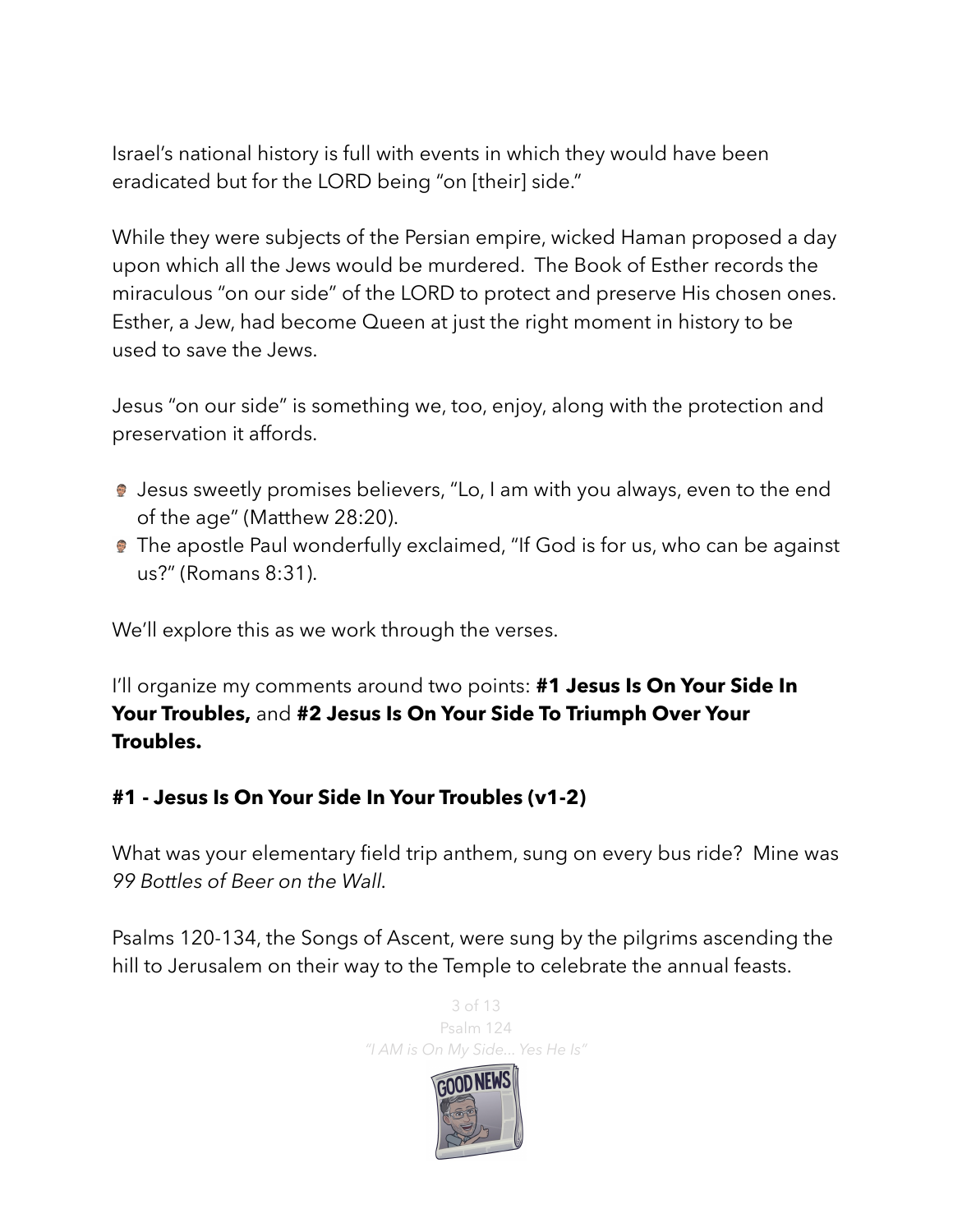Psa 124:1 A Song of Ascents. Of David. "If it had not been the LORD who was on our side," Let Israel now say -

This psalm is responsive. The song leader begins it, soliciting a response.

Have you ever tried to elicit a response from an audience, only to have them remain silent? That didn't happen in Israel when it was time to sing Psalm 124.

When we worship by singing in a service, the worship team is soliciting a response. Most of you respond by singing. If you don't sing, I'm not going to rebuke you. For all I or anyone else knows, you're praying; or you're reflecting on the words; or you're reading your Bible.

I'd only ask this: If someone *were* to ask you, "What was your response to the worship of the Lord in song?," *what would you answer?*

Worshipping in song seems to be an important activity in Heaven. That makes it important now.

Psa 124:2 "If it had not been the LORD who was on our side..."

Wouldn't it be more biblical to say that *we* are on the LORD's side? When Joshua was contemplating the attack on Jericho, "a Man stood opposite him with His sword drawn in His hand. And Joshua went to Him and said to Him, "*Are* You for us or for our adversaries?" So He said, "No, but *as* Commander of the army of the LORD I have now come." And Joshua fell on his face to the earth and worshiped..." (Joshua 5:13-14).

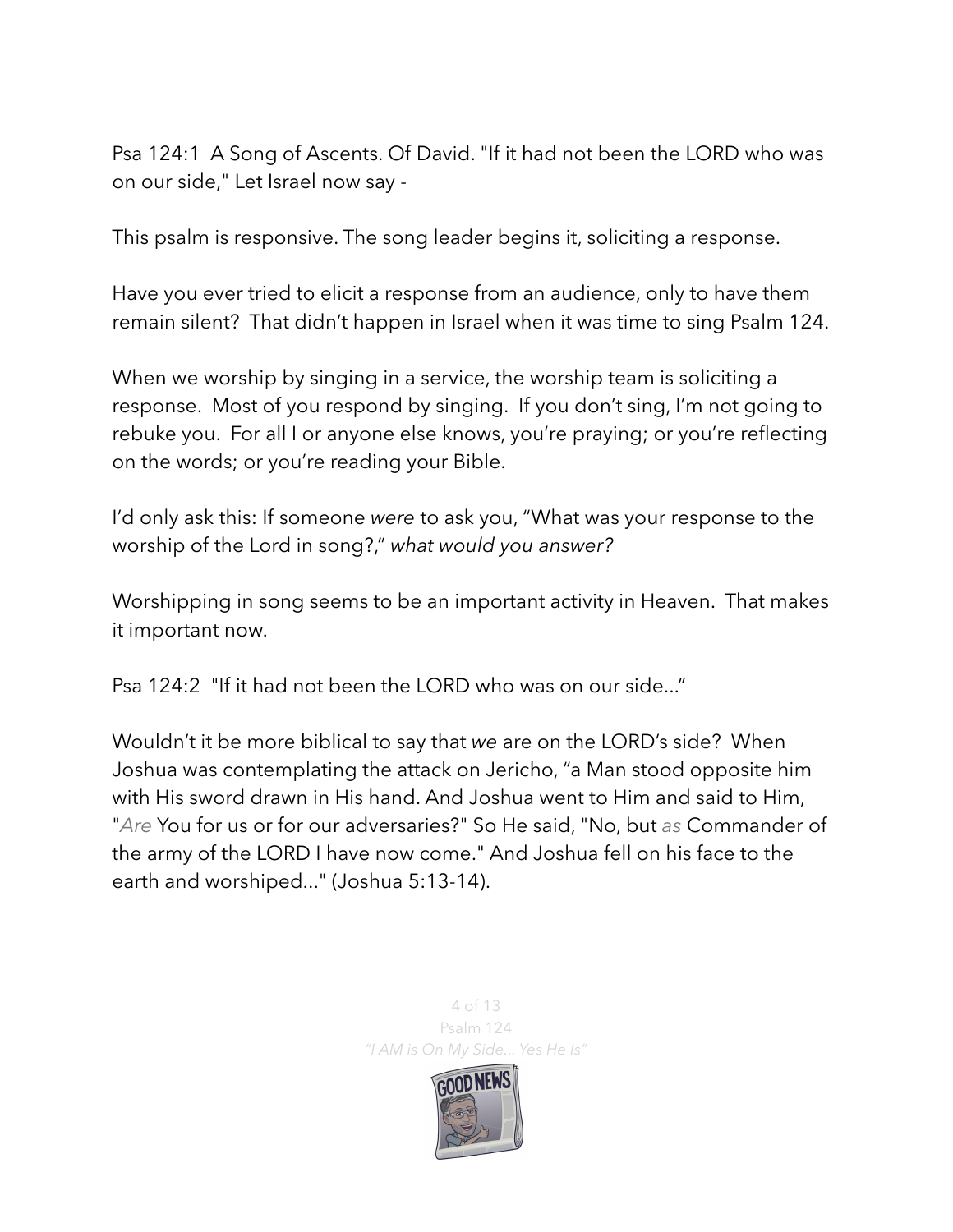We definitely want to have Joshua's humility and be on the Lord's side. Simultaneously, the Lord wants us to understand that He is, indeed, on our side.

Jesus is on your side in your troubles. Isn't that a basic, elementary principle? Doesn't every believer already know that? Enough milk of God's Word; serve up the meat.

A theologian I follow on twitter said, "Pastors and teachers, when it comes to the basics of Christian faith and Christian living, if we don't continually 'state the obvious,' *one day it will no longer be obvious."* 

It does seem that we regularly forget this elementary principle in our daily walk with the Lord.

The very first church service I attended after being born-again was a Sunday morning at (then) Calvary Chapel of Riverside. The guest speaker was Pastor Romaine from CC Costa Mesa. I remember this one quote: "So you're a Christian? *Then where do you get off losing your joy over a dead battery!"* 

It may not sound all that deep and profound, but it was to me. It was the first time I understood that God's Omnipresence meant more than that He was everywhere. It meant He was always with **me**, by **my** side, *on* **my** side. It is practical theology.

God is Omnipotent... Omniscient... and Omnipresent. He wants me to know it, but He also wants me to experience it firsthand.

He wanted His people, Israel, to experience His Omni-ness. So, for example, in the Esther-episode, the LORD could have intervened another way, not involving Esther or Mordecai. The way that the LORD did intervene expresses



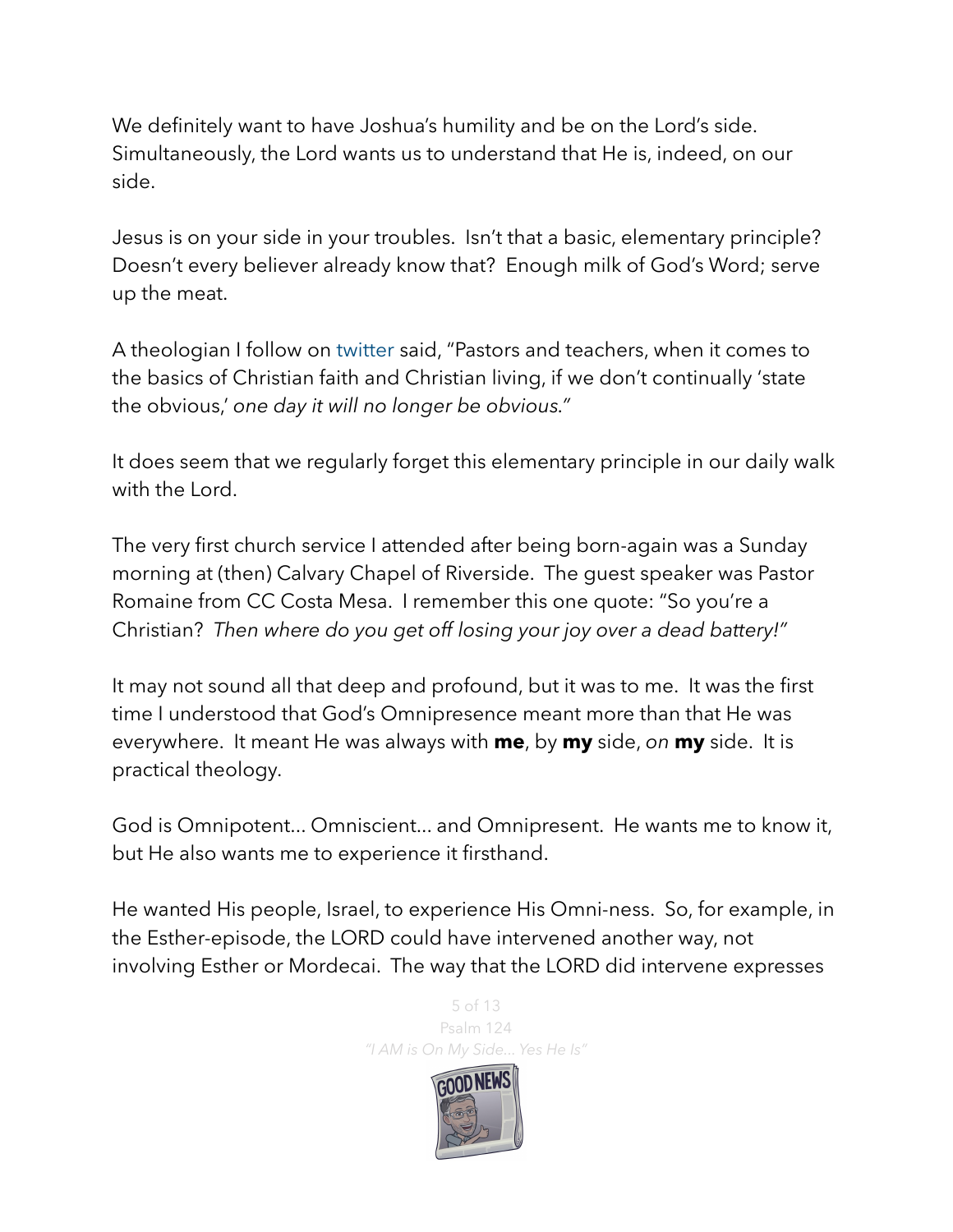Him so much more than a raw power event. And, for their part, Esther and Mordecai experience God up close and personal.

Think of Esther. A beautiful Jewish girl, she volunteered to be a candidate to become the Queen of Persia. To be chosen, she and Mordecai knew she would have sex with the King. Now that's wrong; it wasn't God's plan to pimp her out.

God used her bad decision to bring Esther to a more spiritual decision. Once the decree was issued to kill Jews, Esther was in the perfect position to save them. Would she?

She did... And now we marvel at the Omni's of God as He intervened for His people.

Sther and Mordecai tell us that we are going to be right in the thick of things; on the front lines. Your 'Persia' may be your home... Or your employment. It might be your church. It's wherever you live, so to speak. You m things; on the front lines. Your 'Persia' may be your home... Or your  $\blacktriangle$  employment. It might be your church. It's wherever you live, so to speak. You must have skin in the game in order to experience and express the Living God.

## **#2 - Jesus Is On Your Side To Triumph Over Your Troubles (v3-8)**

David, who scholars credit with writing this psalm, suggested an Alternate History. He asked the Israelites to look back upon their national history and "suppose" God had *not* been on their side.

Psa 124:2 "If it had not been the LORD who was on our side, When men rose up against us,

Psa 124:3 Then they would have swallowed us alive, When their wrath was kindled against us;

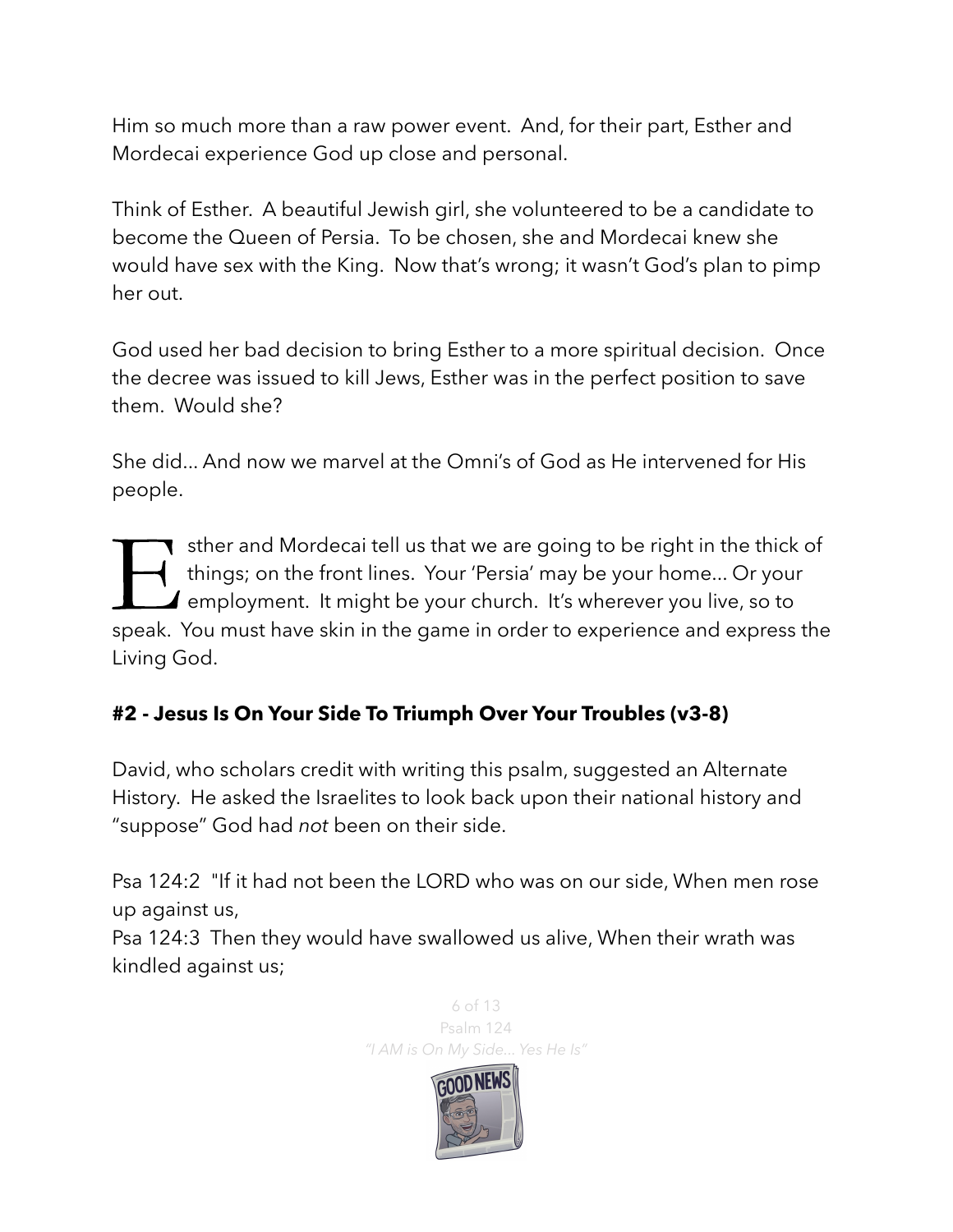David will employ several metaphors in these remaining verses to describe the severity of various situations that Israel had faced in her national past. Looking back, if God had not been on their side, *the nation would not exist.* 

"When men rose up against us" could apply to any number of troubles. At one point in their history, Jerusalem was surrounded by an Assyrian army that "rose up against [them]" and "would have swallowed [them] alive." But "when their wrath was kindled against" Israel, God sent a single angel into their encampment. That angel killed 185,000 Assyrian soldiers. One & done.

I can almost hear the pilgrims on their way to Jerusalem in their over-night encampments, or in homes that offered them hospitality, regaling one another with these stories. "What about that time the LORD was on Gideon's side? Or that time He was on Elijah's side, and fire came out of Heaven?"

Flip through the Old Testament with an eye for "on our side" stories, and you'll find plenty.

Psa 124:4 Then the waters would have overwhelmed us, The stream would have gone over our soul;

Psa 124:5 Then the swollen waters Would have gone over our soul."

We've seen footage of the devastation from floods and tsunamis. Many times in her history it seemed as though the Jews would be overwhelmed by a spiritual tsunami.

Moses and several million Jews had their backs against the impassable Red Sea. The mighty Egyptian army was on their heels, and had them trapped. It would be the end of the nation before it ever really began.

You know the story. God was on their side.

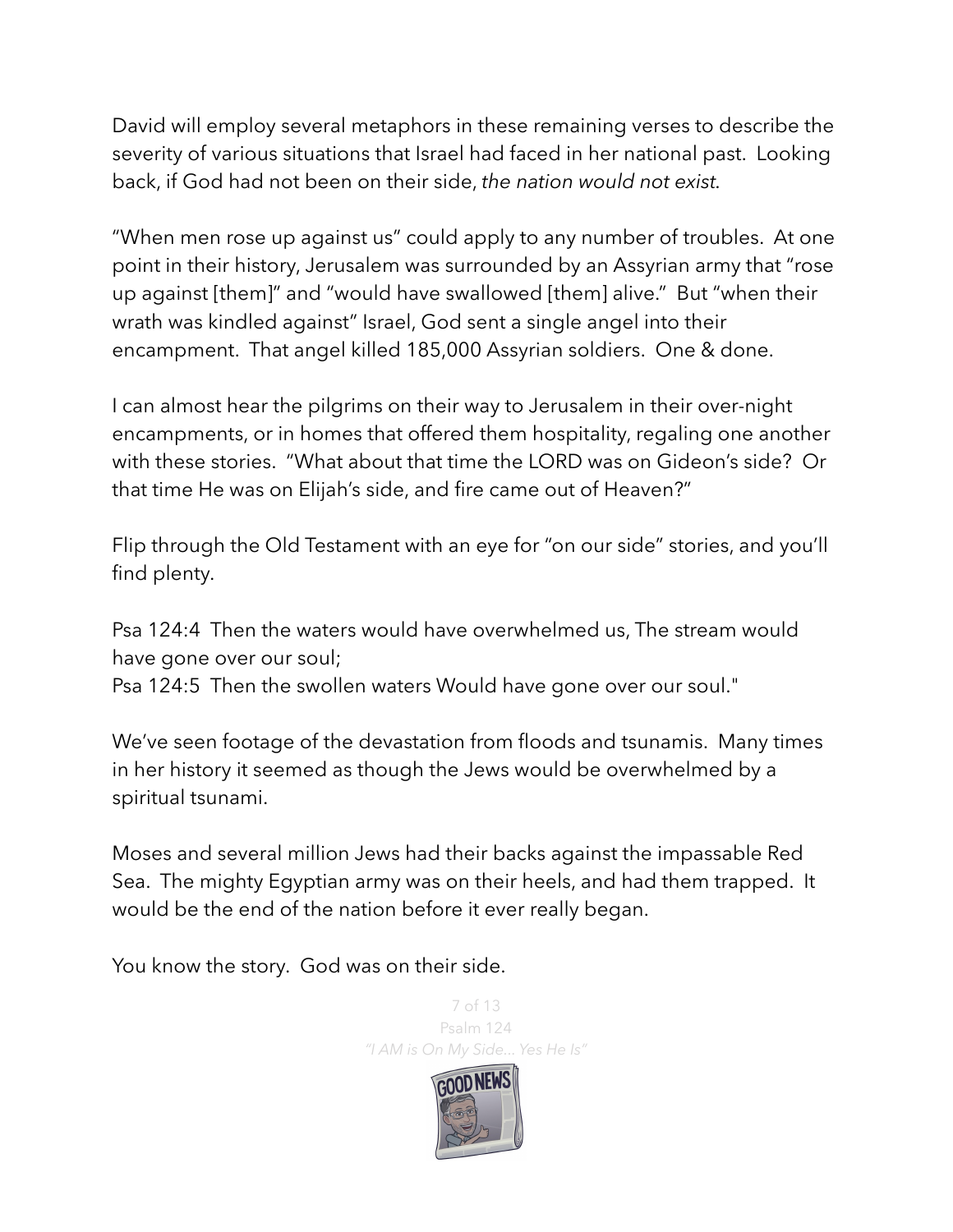Another time, a Canaanite force featuring 900 heavy military chariots came to destroy Israel. It suddenly rained upon them, swelling and overflowing the Kishon River, sweeping the chariots away.

Psa 124:6 Blessed *be* the LORD, Who has not given us *as* prey to their teeth.

It's dumb to speculate on how we want to die, but we do it anyway. I can tell you one way I do *not* want to die. Duuuunnnn duun... duuunnnnnnnn dun dun dun dun dun dun dun dun dun dun dunnnnnnnnnnn dunnnn.

Psa 124:7 Our soul has escaped as a bird from the snare of the fowlers; The snare is broken, and we have escaped.

Listening to the stories being told, someone -perhaps a child - might wonder about times in Isra's past in which the Jews were defeated, and he'd captive. Was God on their side then?

David acknowledged that often Israel was caught, like a bird in the snare. This refers to the many episodes in Israel's national history in which the LORD found it necessary to discipline the nation. It only came after much warning, urging repentance.

The prophet Jeremiah urged Israel to repent and to surrender to King Nebuchadnezzar of Babylon. They abused him, and refused. Into captivity they went. But there was a promise from the LORD that they would be delivered after approximately seventy years. It seemed as though they were "ensnared," but the "snare [was] broken" by the LORD, when the time was right, and they "escaped.

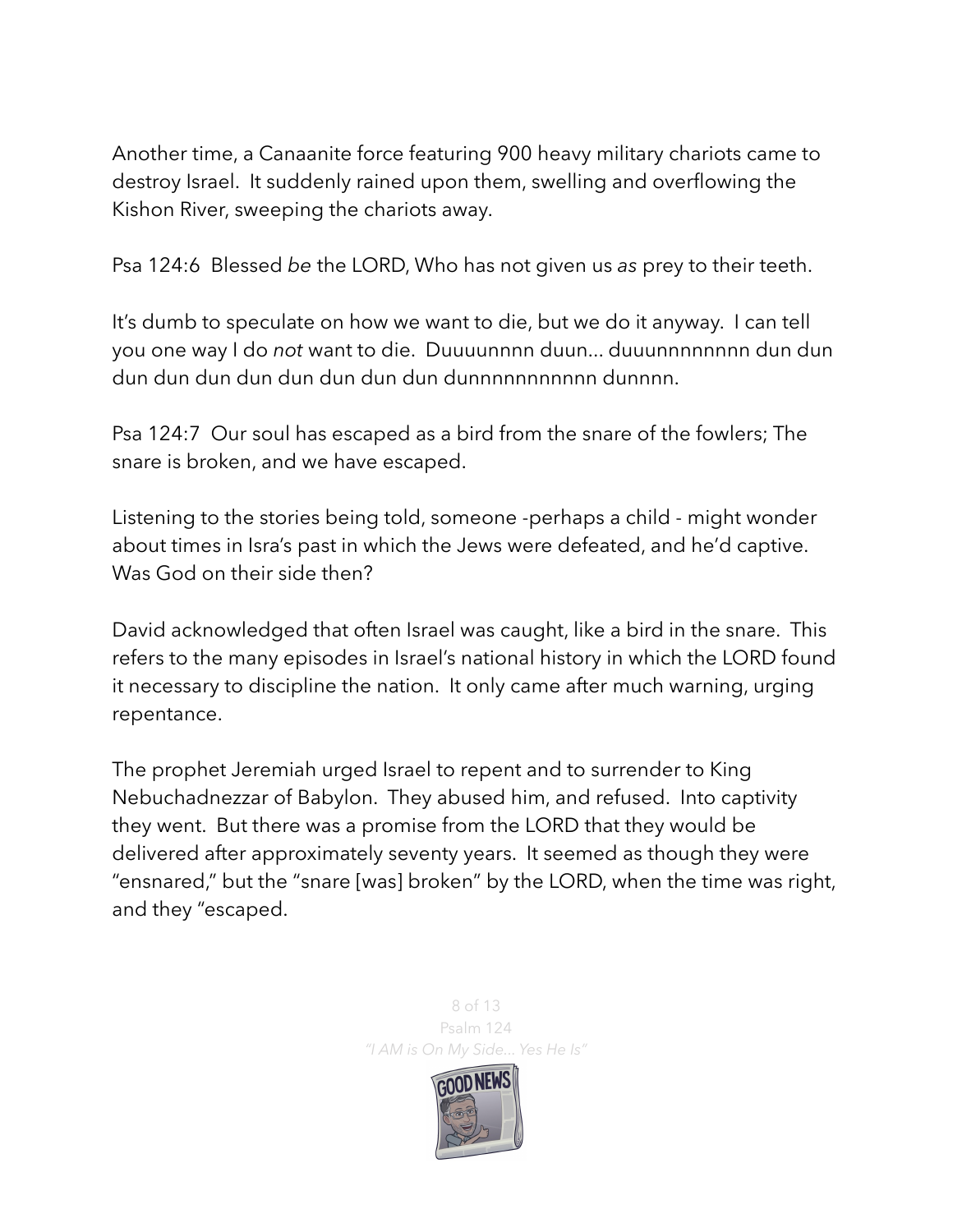There is a long extra-biblical history of God being on Israel's side. A Jewish website posted an article titled, *17 Miraculous Israeli Military Victories*. It covers Israel's modern history, from the late 1940's through the present.

## On January 16,1996, then President of Israel, Ezer Weizmann, gave a speech to both Houses of Parliament of Germany. He gave this speech in Hebrew to the Germans, fifty years after the Holocaust, and in it he appealed to Israel's history. He said:

It was fate that delivered me and my contemporaries into this great era when the Jews returned to re-establish their homeland... I am no longer a wandering Jew who migrates from country to country, from exile to exile. But all Jews in every generation must regard themselves as if they had been there in previous generations, places and events. Therefore, I am still a wandering Jew but not along the far flung paths of the world. Now I migrate through the expanses of time from generation to generation down the paths of memory... I was a slave in Egypt. I received the Torah on Mount Sinai. Together with Joshua and Elijah I crossed the Jordan River. I entered Jerusalem with David and was exiled with Zedekiah. And I did not forget it by the rivers of Babylon. When the Lord returned the captives of Zion I dreamed among the builders of its ramparts. I fought the Romans and was banished from Spain.

I was bound to the stake in Mainz. I studied Torah in Yemen and lost my family in Kishinev. I was incinerated in Treblinka, rebelled in Warsaw, and emigrated to the Land of Israel, the country from where I have been exiled and where I have been born and from which I come and to which I return.

The very survival of the Jewish people through recorded time is nothing short of miraculous.

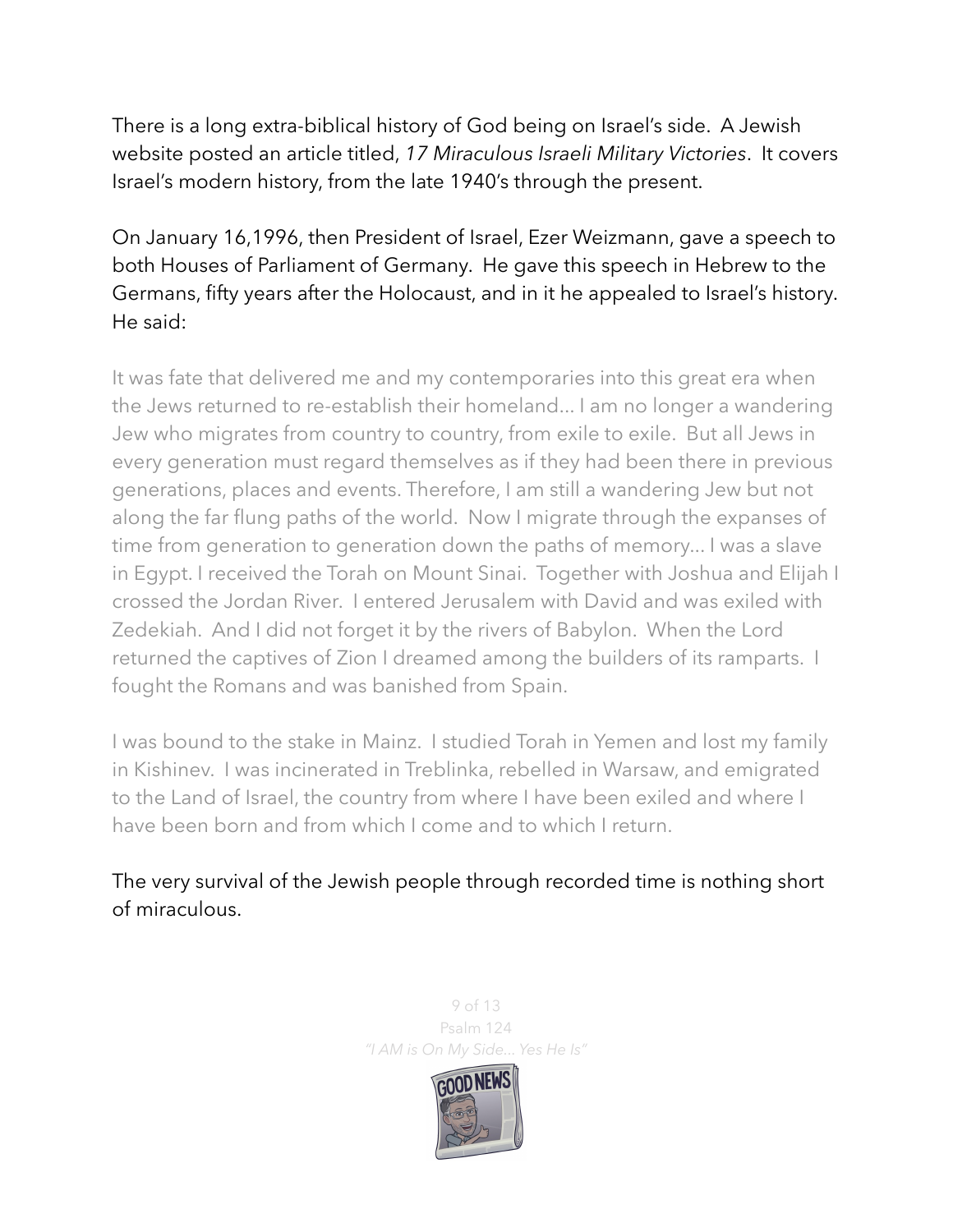It is the 'before-our-very-eyes' fulfillment of Bible prophecy. The very fact that Jews exist as a nation today stands in testimony to the existence of God Who acts providentially. By any historical measure, the Jewish people should have disappeared long ago.

Over 300 years ago King Louis XIV of France asked Blaise Pascal, the great French philosopher, to give him proof of the supernatural. Pascal answered: "Why, the Jews, your Majesty - **the Jews."**

Psa 124:8 Our help *is* in the name of the LORD, Who made heaven and earth. This is certainly a nod to the LORD's power as Creator. It is also a reminder that Creation is going somewhere. There is a plan being implemented throughout human history. **His-story** is progressively unfolding. It's a plan to offer salvation to mankind by sending a Savior through the nation of Israel to them, and through them to the whole world.

The literal history in the Bible testifies to God's providence in forwarding the plan. The apostle Paul wrote,

Gal 4:4 But when the fullness of the time had come, God sent forth His Son, born of a woman, born under the law,

Gal 4:5 to redeem those who were under the law, that we might receive the adoption as sons.

Gal 4:6 And because you are sons, God has sent forth the Spirit of His Son into your hearts, crying out, "Abba, Father!"

The plan is yet unfolding. We have it in good detail in our New Testament, especially in the Revelation.



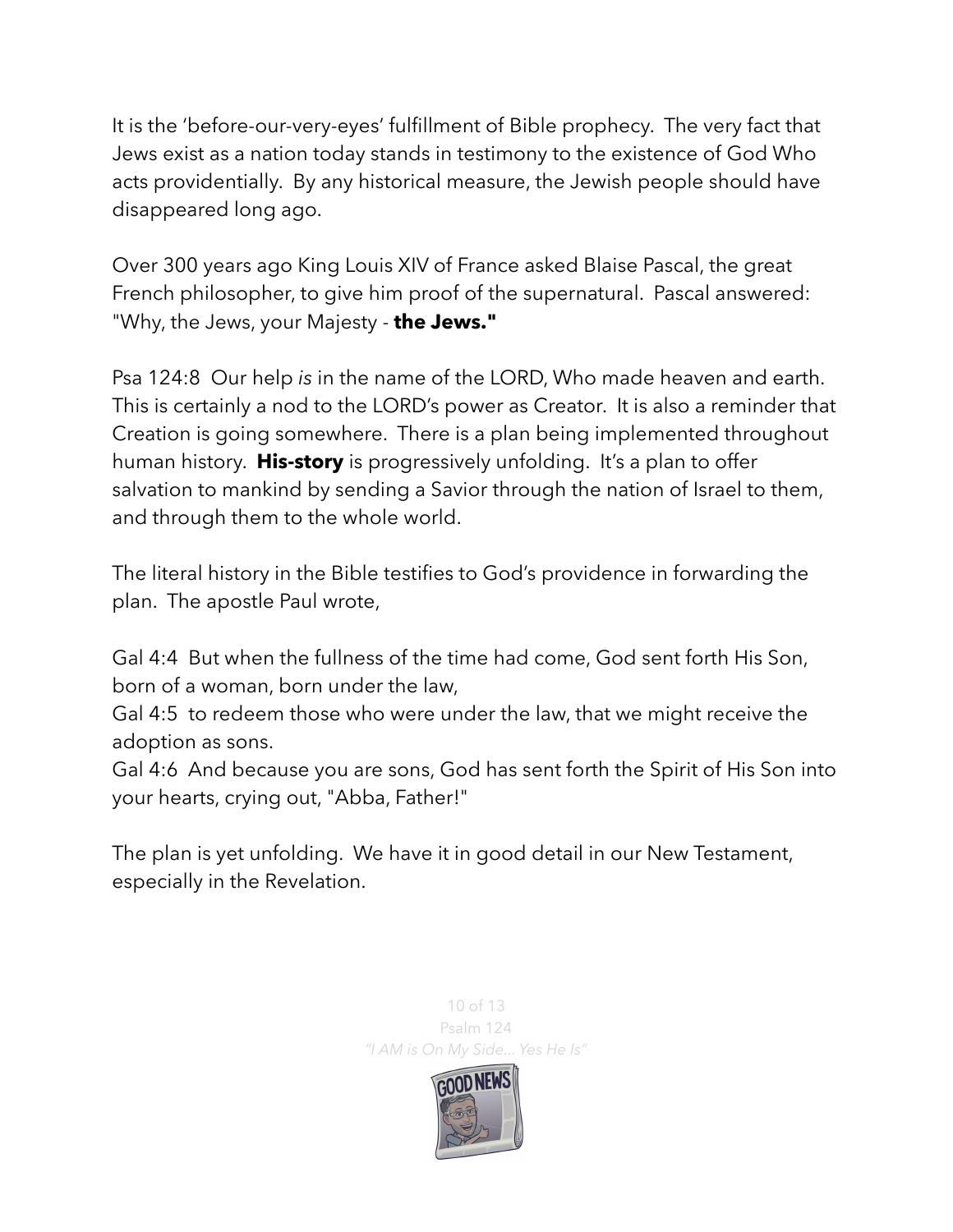Psalm 124 is for and about Israel - not us. However, to the extent that it describes God, in a covenant relationship with believers, it is for every believer everywhere, anytime.

The New Testament is full of stories in which we see the Lord "on our side." Geno is teaching insightfully through the Book of Acts on Wednesday nights. If you were there last week, he covered the story of Paul and Silas beaten and confined to the dungeon in Philippi.

## If you weren't there, you should listen to it on our site! https://vimeo.com/ 447630635

I can't go into the depth he did, but luckily most of you are familiar with the story. The two missionaries were wrongfully arrested, beaten severely with rods, locked deep in the prison dungeon - in stocks.

As they sang, at midnight a 'focused' earthquake unlocked their chains, and opened wide the prison doors. Thinking all his prisoners had escaped, the jailer was about to commit suicide, as would be expected by Rome to maintain his honor. Paul urged him not to, seeing as all the prisoners inexplicably stayed in their cells. As the morning progressed, the jailer and his family heard the Gospel, and were saved.

In the morning, when the order was given for their release and banishment, Paul dropped a political nuke by informing the authorities that he and Silas might be Jews, **but they were Roman citizens.** What the magistrates had done to them was criminal.

When I say that Jesus is on our side, triumphing in our troubles - **this is the kind of triumphing I mean.** 

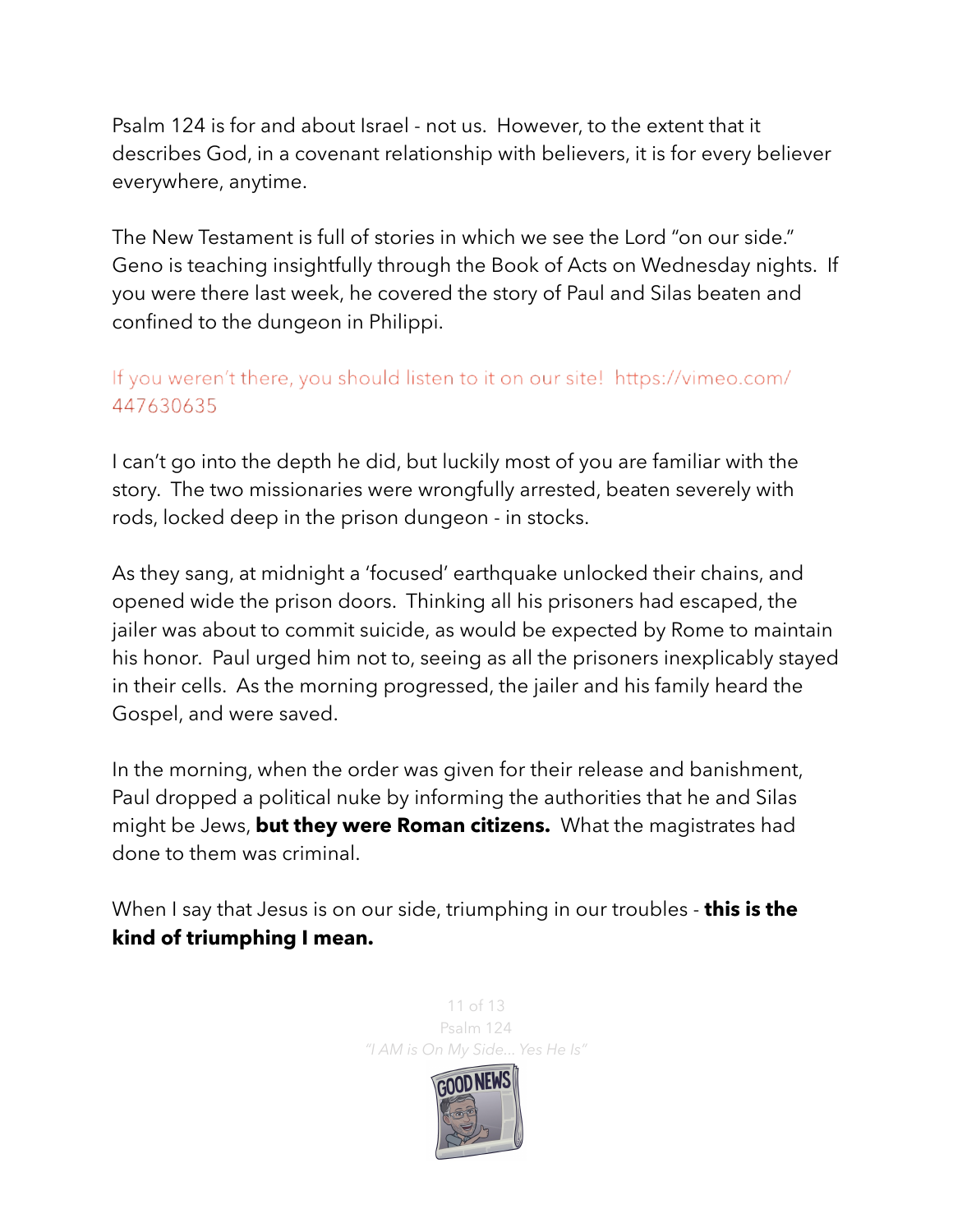In Philippi, Paul could have immediately appealed to his Roman citizenship. He could have thereby avoided a terrible beating and the subsequent incarceration.

The Lord somehow communicated to Paul to remain silent. I doubt Jesus told him anything more than that. As Paul and Silas simply obeyed the Lord's leading, the story unfolded, and the Gospel permeated the prison.

Not just the prison. Think of how that story must have spread throughout the region.

It has inspired multiplied millions throughout history. It is encouraging us today.

**Paul exercised his right to be wronged for the sake of the Gospel. You will be asked to exercise that right, instead of your rights, on occasion It probably won't involve being beaten with rods nearly to death... But will** will be asked to exercise that right, instead of your rights, on occasion. It probably won't involve being beaten with rods nearly to death... But it will require trust and sacrifice.

It is precisely in times like that we can feel that Jesus is NOT "on our side." He is - *always* - every bit as much as He was on the side of the believers whose stories are recorded in the Bible, and in Christian history.

I shudder to suppose my Alternate History had the Lord not saved me. If you're a believer, you can relate.

If you're not a believer... God has a glorious Alternate History for you:

He saves you by grace, through faith, apart from any woks you can perform.

He has good works for you to discover as you walk with Him.